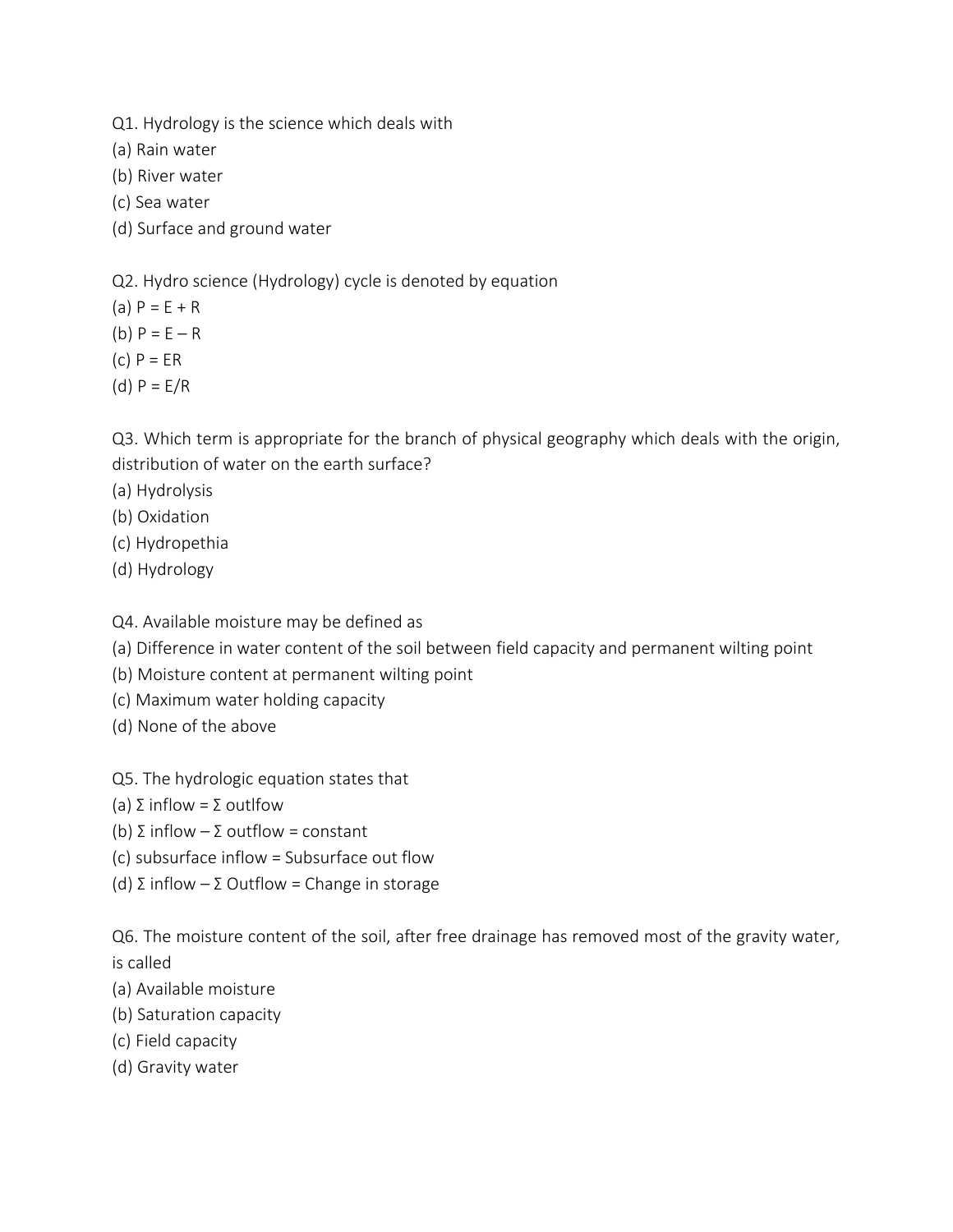Q7. The real characteristics of a rain storm are represented by a

(a) DAD curve

- (b) Hyetograph
- (c) Mass curve
- (d) Double mass curve

Q8. Double mass curve technique is followed to

- (a) check the consistency of rain gauge record
- (b) find the average rainfall over a number of year
- (c) find the number of rain gauge required
- (d) estimate the missing precipitation values

Q9. Standard rain gauge adopted in India is :

- (a) None of the above
- (b) Tipping bucket type
- (c) Weighing bucket type
- (d) Natural syphon type

Q10. Evapo-transpiration of water by a crop means water consumed by

- (a) Evaporation only
- (b) Conveyance loss and evaporation
- (c) Transpiration and conveyance loss
- (d) Transpiration and evaporation

Q11. If allowable percentage error in the estimate of basic rainfall is 'E' and co-efficient of variation of rainfall is ' $C_v'$ , then optimum number of rain gauges is given by

(a) 
$$
\sqrt{\frac{c_v}{R}}
$$
  
\n(b)  $\frac{c_v}{E}$   
\n(c)  $\left(\frac{c_v}{E}\right)^{\frac{3}{2}}$   
\n(d)  $\left(\frac{c_v}{E}\right)^2$ 

Q12. Meyer's formula is a empirical formula used to determine

- (a) Transpiration
- (b) Evaporation losses
- (c) Infiltration capacities
- (d) None of the above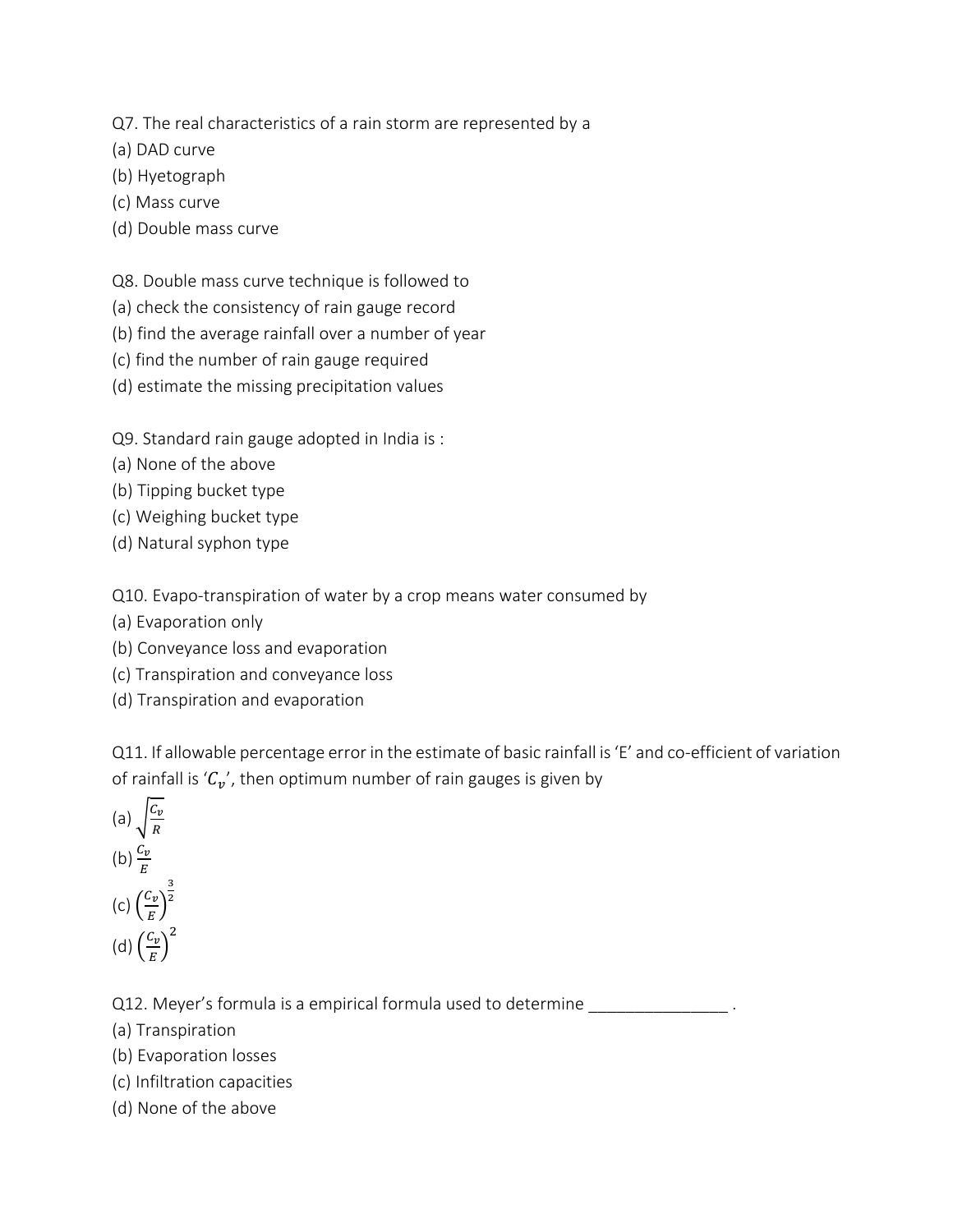- Q13. Lysimeter is used for measuring
- (a) Infiltration
- (b) Evaporation
- (c) Vapour pressure
- (d) Evapo-transpiration

Q14. If pan evaporation is denoted  $E_p$  and actual evaporation by E, then

- (a)  $E_p > E$
- (b)  $E > E_p$
- (c)  $E = E_p$
- (d)  $E \gtrless E_p$

Q15. Which of the following types of rain-gauge is used for measuring rain in remote areas

- (a) Tipping bucket type
- (b) Weighing bucket type
- (c) Floating type
- (d) Simon's rain-gauge

Q16. Which of the following method is not a direct stream flow measurement technique

- (a) Dilution method
- (b) Ultrasonic method
- (c) Area-velocity method
- (d) Slope-area method

Q17. Evapotranspiration is confined to

- (a) Day light hours only
- (b) Night time only
- (c) Fallow land surfaces only
- (d) None of the above

## Q18. Which of the following is not a form of precipitation?

- (a) Snow
- (b) Rain
- (c) Hail
- (d) Smog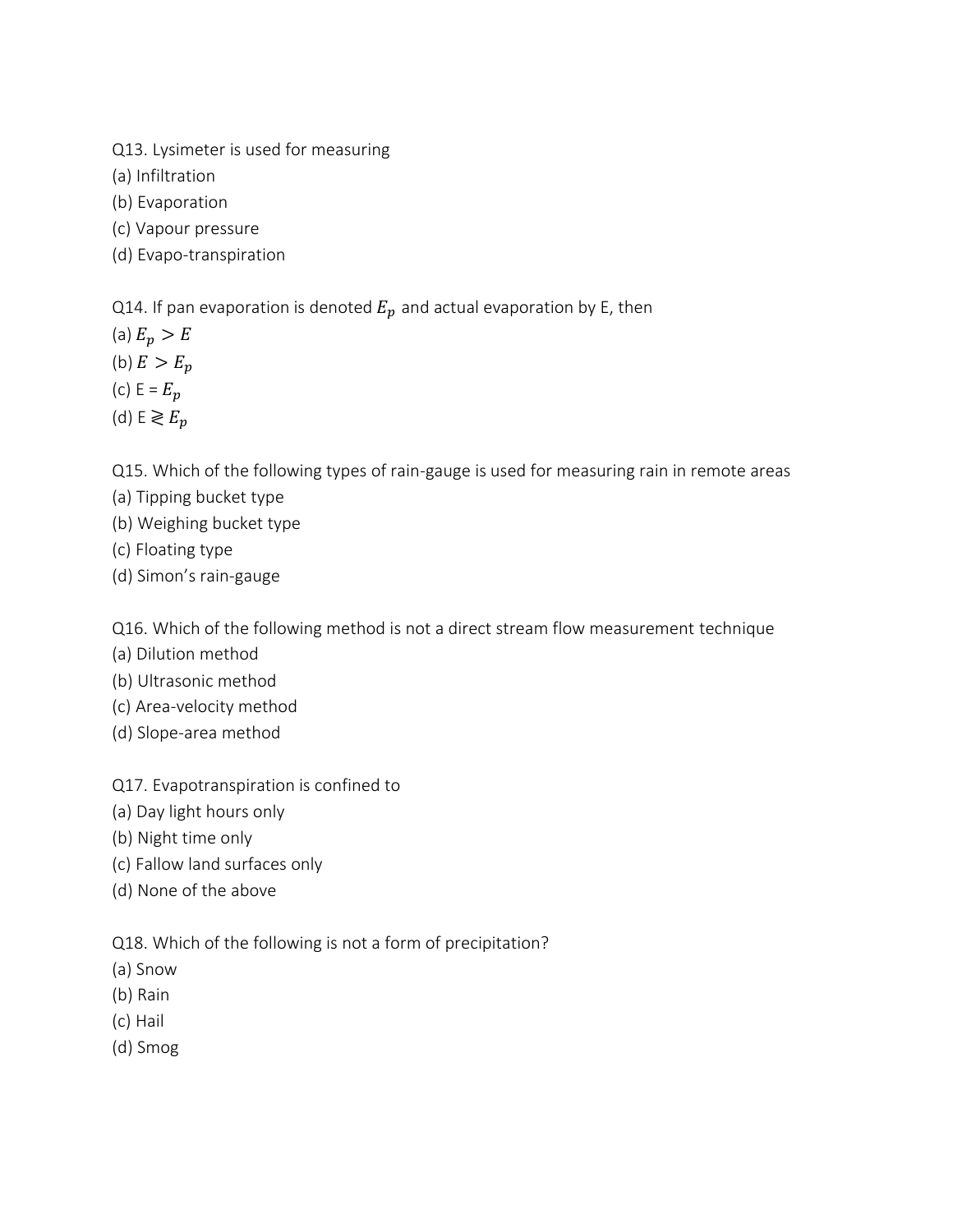Q19. Find the runoff if 5 hours storm had 5 cm. of rainfall and the resulting runoff was 2.5 cm and if the ϕ index remains at the same value the runoff due to 12 cm of rainfall in 15 hours.

- (a) 4.5 cm
- (b) 4.6 cm
- (c) 4.7 cm
- (d) 4.8 cm

Q20. What is the unit of runoff in M.K.S system?

(a) cubic metre/sec

- (b) square metre
- (c) cubic metre
- (d) metre/sec

Q21. A rain gauge should preferable be fixed

- (a) near the building
- (b) under the tree
- (c) in an open space
- (d) in a closed space

Q22. \_\_\_\_\_\_\_\_\_\_\_\_\_ is the result from lifting of warm moisture laden air masses due to topographic barriers.

- (a) Convective precipitation
- (b) Orographic precipitation
- (c) Cyclonic precipitation
- (d) Hydrography precipitation

Q23. Precipitation includes

- (a) Rain
- (b) Snow
- (c) Hail
- (d) All of these

Q24. The volume of rainfall which produces equal run-off is called

- (a) Point rainfall
- (b) Effective rainfall
- (c) Average rainfall
- (d) None of the above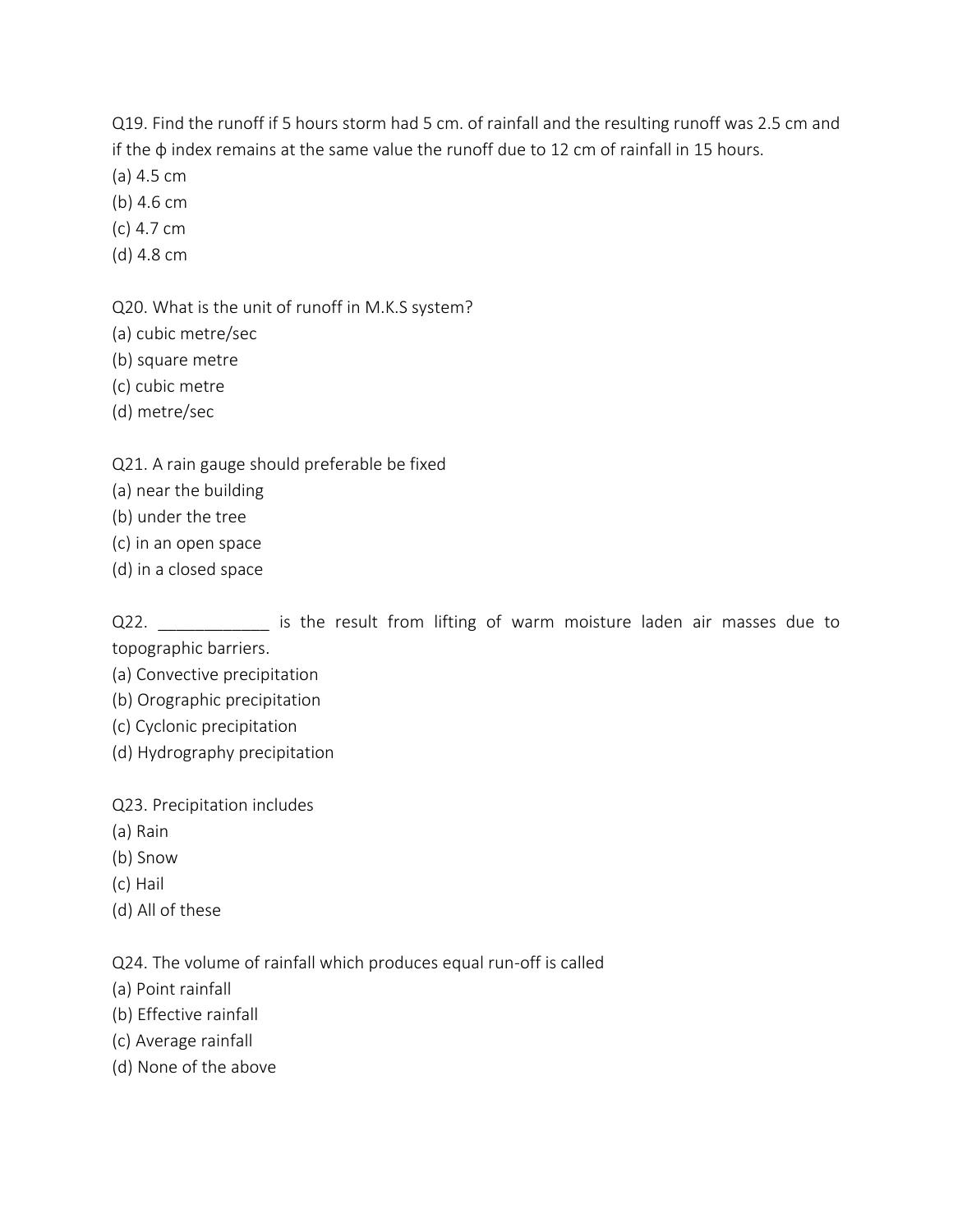Q25. Humidity is measured by

(a) Hydrometer

(b) Hygrometer

(c) Hyctometer

(d) Anemometer

Q26. Which of the following is a non-recording raingauge?

(a) Symon's raingauge

(b) Tipping bucket type raingauge

(c) Weighing type raingauge

(d) Floating type raingauge

Q27. A rainfall with an intensity of 5 mm/hr is classified as

(a) Trace

(b) Light rain

(c) Moderate rain

(d) Heavy rain

Q28. Estimation of Peak flood discharge for a catchment measuring 180 sq. km is done using Dicken's formula with a coefficient C = 16. The Peak flood discharge would be:

(a) 493  $\rm m^3/s$ 

(b)  $1246 \text{ m}^3/\text{s}$ 

- (c) 786  $\rm m^3/s$
- (d)  $2160 \text{ m}^3/\text{s}$

Q29. According to Reyve's formula for estimating floods, the peak discharge is proportional to

(a) A

(b)  $A^{\frac{2}{3}}$ 3

(c)  $A^{\frac{3}{4}}$ 4

(d)  $A^{\frac{1}{2}}$ 2

Q30. Dicken's formula for high flood discharge is used for the catchments in

(a) Eastern India

(b) Western India

(c) Northern India

(d) Southern India

Q31. The probability that a T year flood occurs in any year is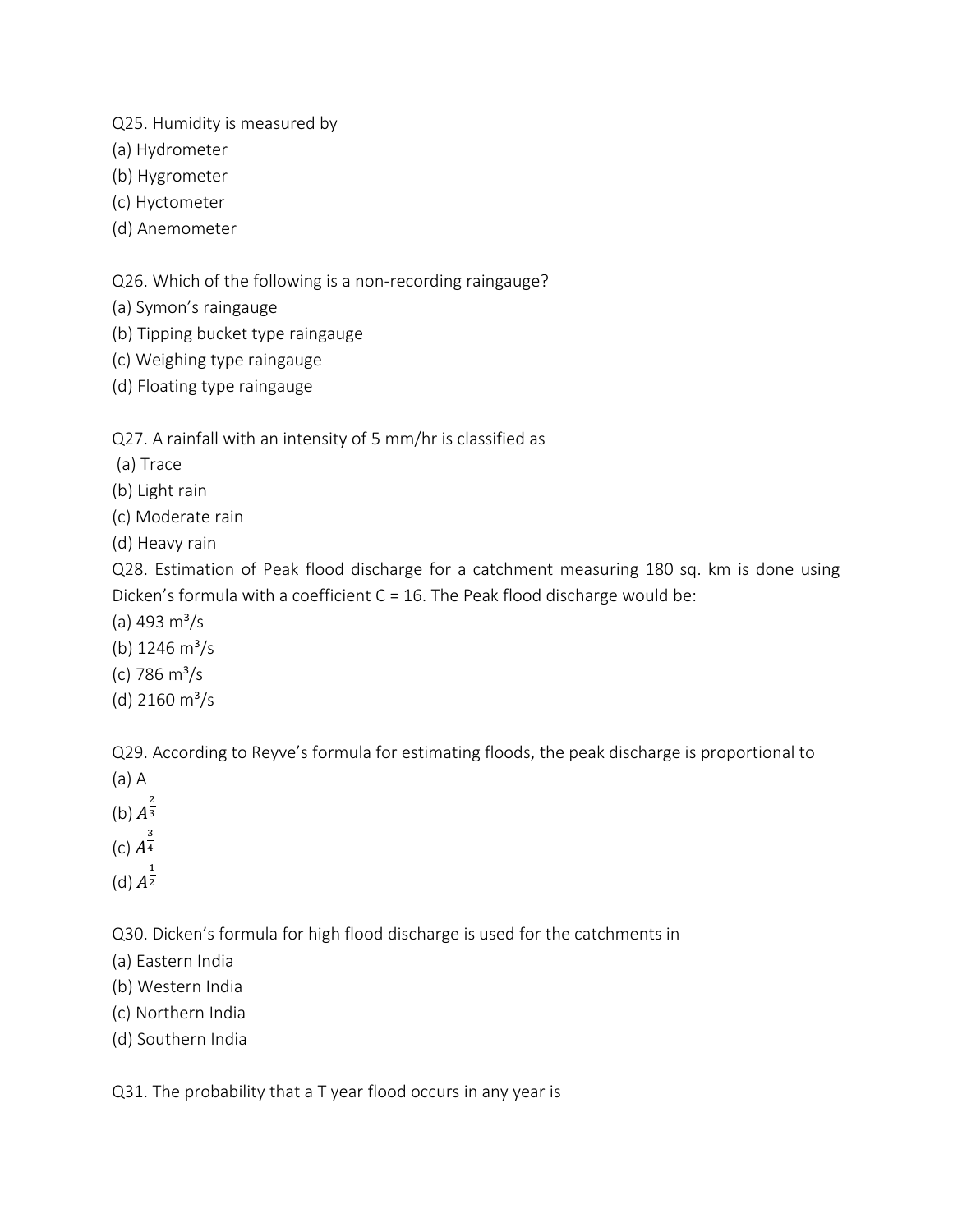(a)  $\frac{1}{T}$ (b)  $\left[\frac{1}{T}\right]$  $\left[\frac{1}{T}\right]^2$ (c)  $\log\left[\frac{1}{T}\right]$  $\frac{1}{T}$ (d)  $\left[\frac{1}{T}\right]$  $\left[\frac{1}{T}\right]^3$ 

Q32. The probable maximum flood

(a) is less than standard project flood

(b) is more than standard project flood

(c) is same as design flood

(d) none of the above

Q33. Unit hydrograph method is usually adopted for estimating floods when the catch is

(a) less than 5000 km²

- (b) more than 7500 km²
- (c) more than 10,000 km²
- (d) none of these

Q34. Unit Hydrograph Theory was enunciated by

- (a) Merrill Bernard
- (b) W.W. Horner
- (c) Le-Roy K. Shermen
- (d) Robert E-Horten

Q35. Dicken's formula for determining maximum flood (with usual notation), is

(a)  $Q_p = \mathcal{C} A^{\frac{3}{4}}$ 4 (b)  $Q_p = C_1 A^{\frac{2}{3}}$ 3 (c)  $Q_p = C\sqrt{A}$ (d)  $Q_p = 177C\sqrt{A}$ 

Q36. The plot between rainfall intensity and time is called

(a) Mass curve

(b) Hyetograph

(c) Isohyetal

(d) Hydrograph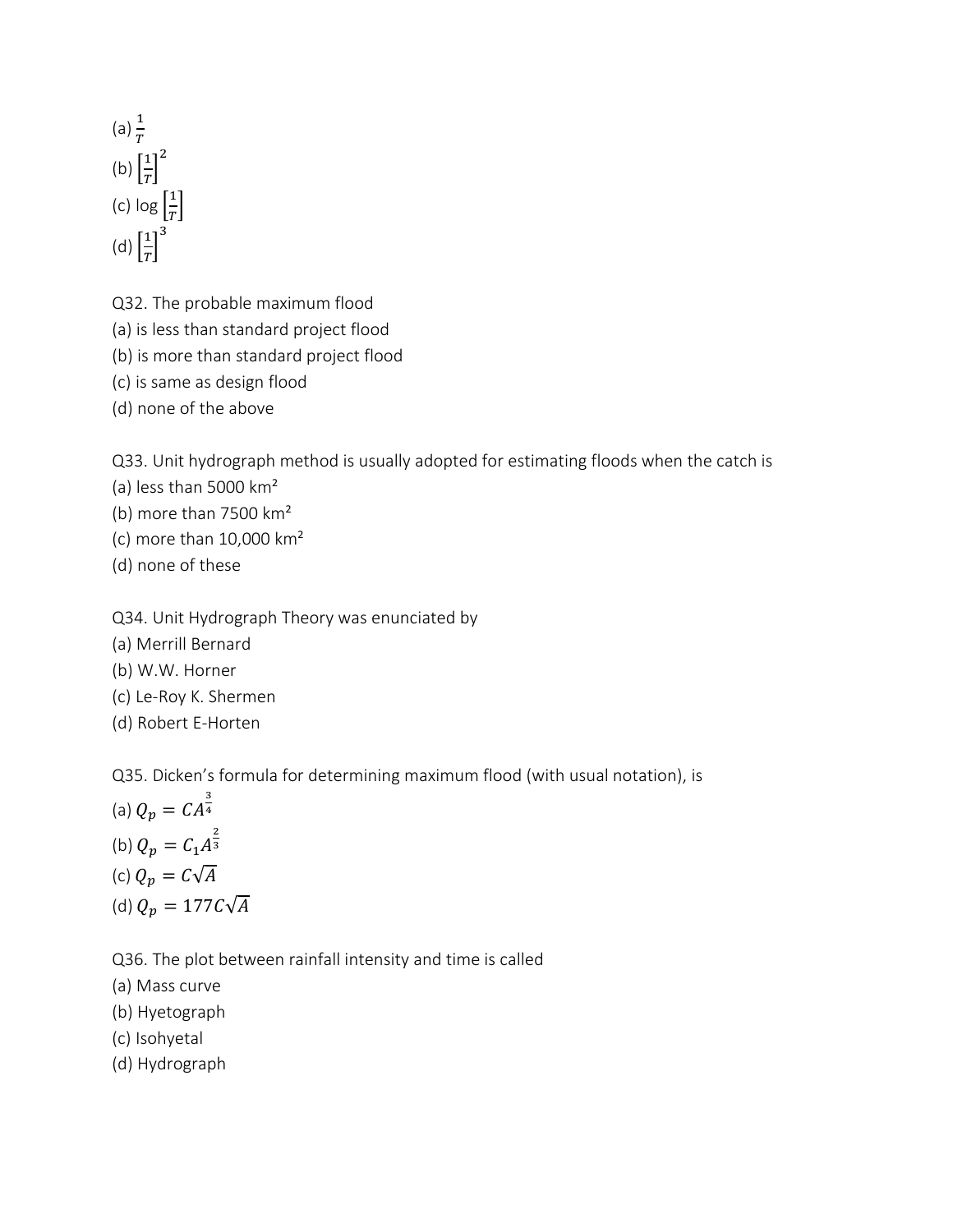Q37. Calculate the seepage velocity of water through a permeable soil under a hydraulic gradient of 1/40. Take coefficient of permeability K =  $1.2 \times 10^{-2}$  m/s (a)  $48 \times 10^{-2}$  m/s (b)  $3 \times 10^{-4}$  m/s (c) 33.3  $\times$  10<sup>-2</sup> m/s (d)  $4.8 \times 10^{-4}$  m/s

Q38. The unit hydrograph is the graphical relation between which of the following options?

- (a) total rainfall and total runoff
- (b) total rainfall and the direct runoff
- (c) effective rainfall and the total runoff
- (d) effective rainfall and the direct runoff

Q39. The shape of the recession limb of a hydrograph depends upon

- (a) Basin characteristics only
- (b) Storm characteristics only
- (c) Both (a) and (b)
- (d) None of the above

Q40. Instantaneous unit hydrograph is a hydrograph of

- (i) unit duration
- (ii) unit rainfall excess
- (iii) infinitely small duration
- (iv) infinitely small rainfall excess
- (a) (i) and (ii)
- (b) (i) and (iv)
- (c) (ii) and (iii)
- (d) (iii) and (iv)

Q41. Which of the following equations is used in hydrologic flood routing method?

- (a) Lacey's equation
- (b) Equation of motion
- (c) Energy equation
- (d) Continuity equation

Q42. In a linear reservoir :

- (a) outflow rate varies linearly with storage
- (b) volume varies with elevation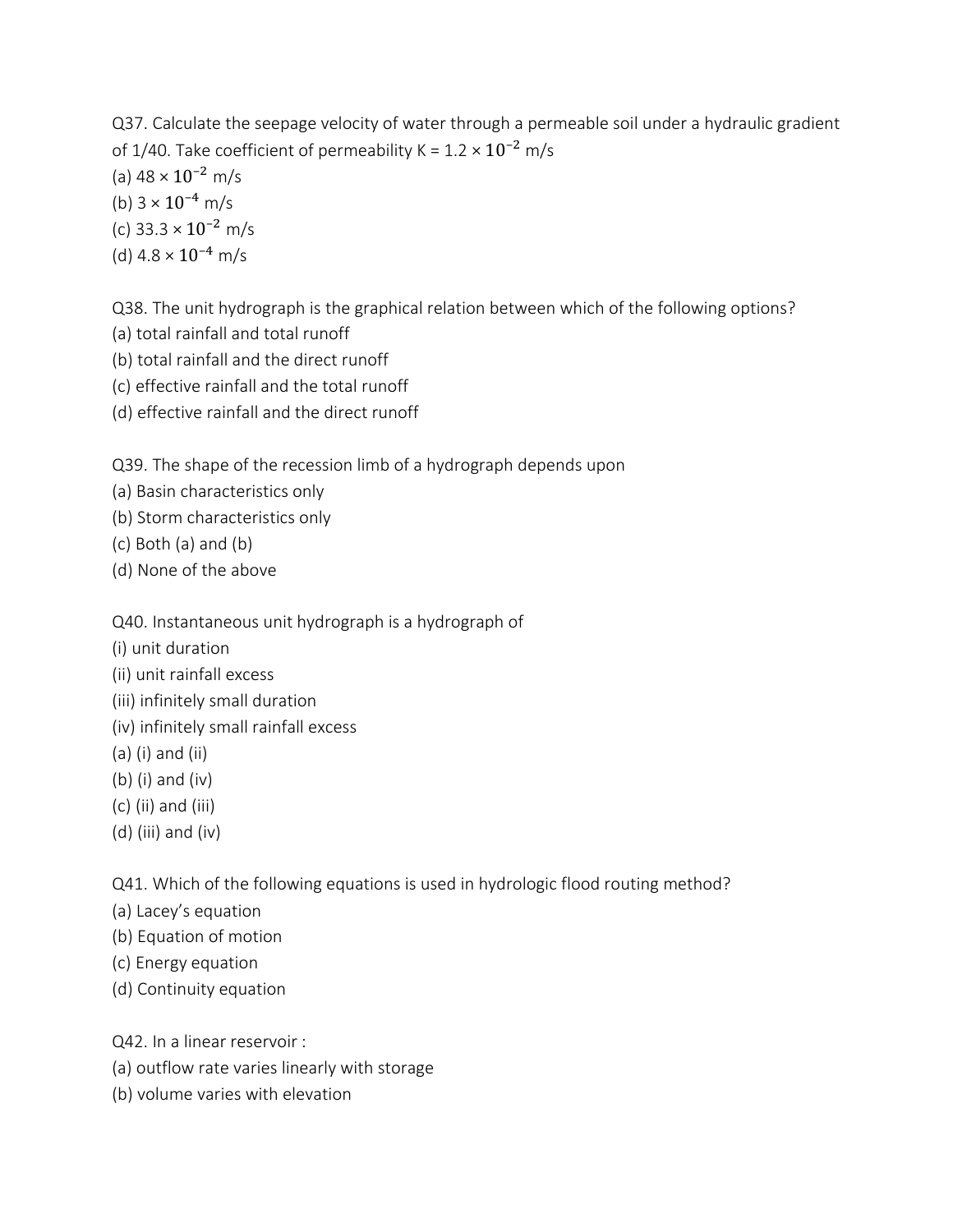(c) storage varies linearly with time

(d) storage varies linearly with inflow rate

Q43. The field irrigation requirement is computed as

(a) Consumptive use + field application losses

(b) Net irrigation requirement + field application losses

(c) Net irrigation requirement + conveyance losses

(d) Consumptive use + conveyance losses

Q44. The state of the soil when plants fail to extract sufficient water for their requirement is…………

(a) maximum saturated point

(b) permanent wilting point

(c) ultimate utilization point

(d) None of these

Q45. The field capacity of a soil is 25%, its permanent wilting point is 15% and specific dry unit weight is 1.5. if the depth of root zone of a crop is 80cm, the storage capacity of the soil is

(a) 8 cm

(b) 10 cm

(c) 12 cm

(d) 14 cm

Q46. If the irrigation efficiency is 80%, conveyance losses are 20% and the actual depth of watering is 16 cm, the depth of water required at the canal outlet is………………..

(a) 10 cm

(b) 15 cm

(c) 20 cm

(d) 25 cm

Q47. One cumec – day is equal to

(a) 8.64 hectare metres

(b) 86.4 hectare metres

(c) 864 hectare metres

(d) 0.864 hectare metres

Q48. The quantity of sulphates (PPM) contained in good quality irrigation water is

 $(a) 0 - 192$ 

(b) 195 – 480

 $(c) > 480$ 

(d) All the above

Q49. The consumptive use coefficient for crop like wheat, barley, flax and other small grains is approximately:

(a) 0.6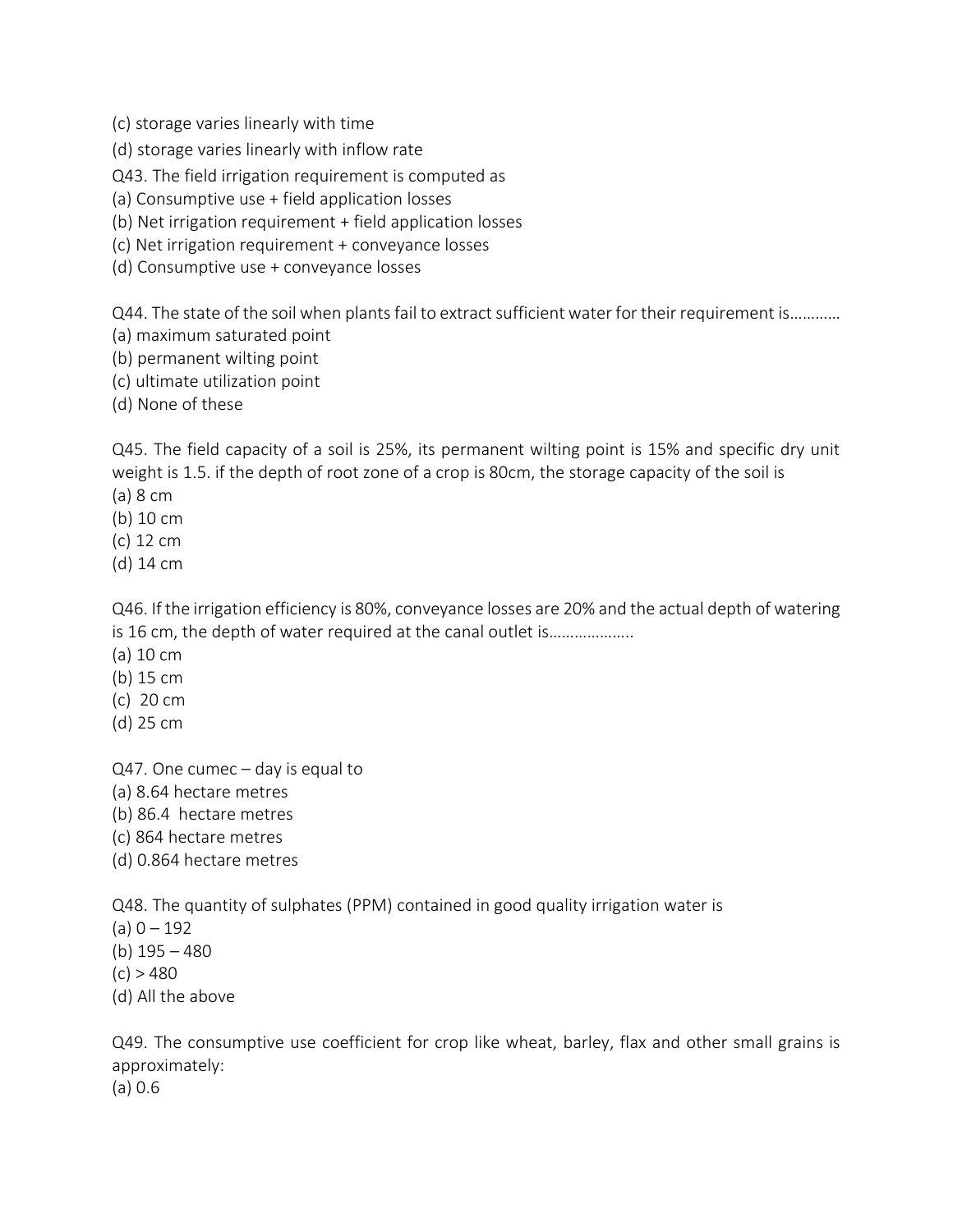(b) 0.66 (c) 0.9 (d) 1.1

Q50. Evapotranspiration in a crop filed surrounded by dry fallow land will be higher than that surrounded by vegetation due to: -

(a) Conduction of heat

(b) Oasis effect

(c) Clothes line effect

(d) Convection effect

### **Solutions**

S1. Ans.(d)

Sol. Hydrology is the science which deals with surface water and ground water.

S2. Ans.(a)

Sol. Hydrology cycle is movement of water from sea to land and land to sea. It the denoted by equation P=E+R

Where P= Precipitation

E= Evaporation

 $R =$  Runoff

S3. Ans.(d)

Sol. Hydrology is a branch of science which deals with circulation, distribution and movement of water on and below the earth surface and its atmosphere.

S4. Ans.(a) Sol.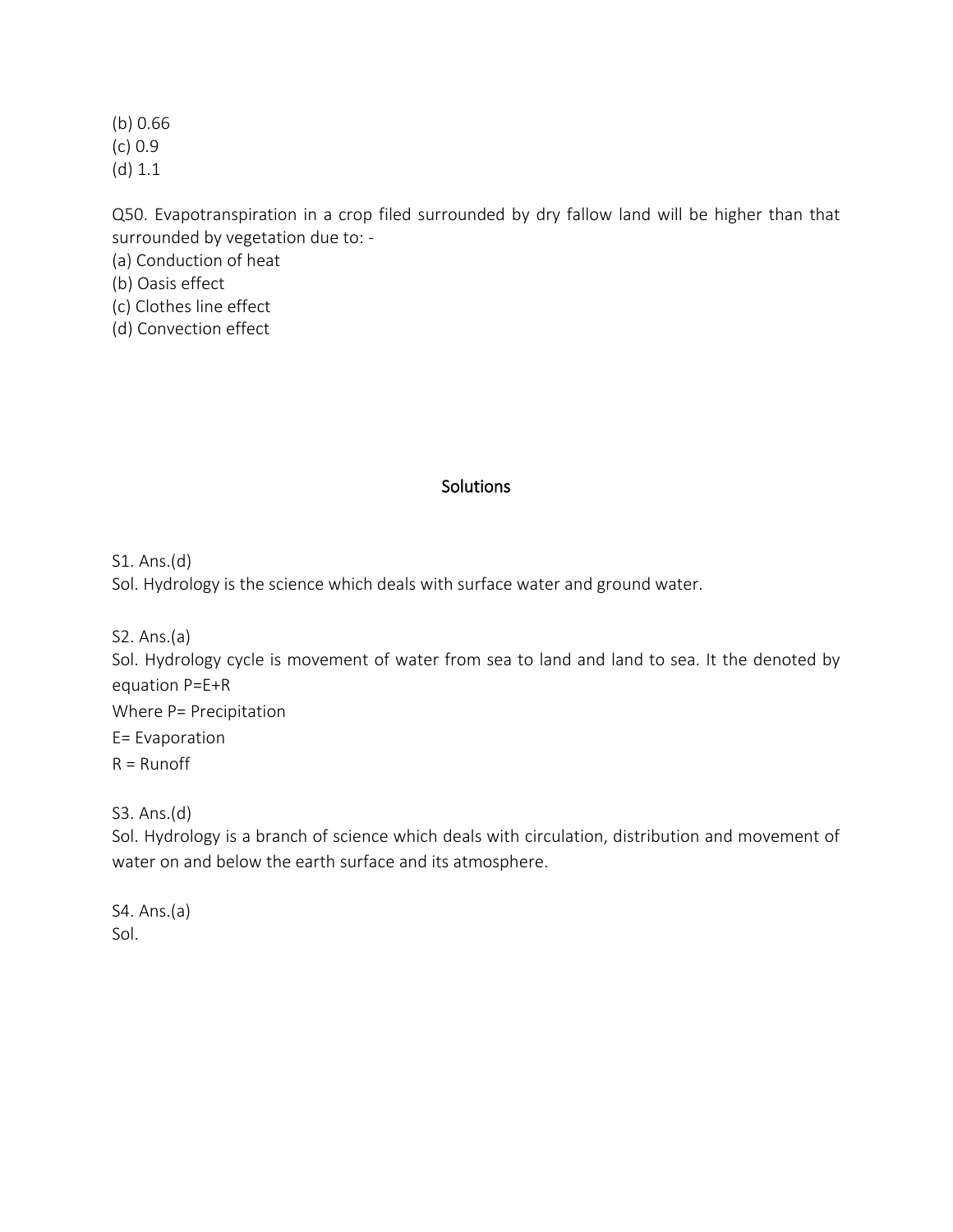

S5. Ans.(d) Sol. Hydrologic equation is given by-

 $\Sigma$ inflow –  $\Sigma$ outflow = Change in stroage

S6. Ans.(c)

Sol. The moisture content of the soil, after free drainage has removed most of the gravity water, is called field capacity.

S7. Ans.(a)

Sol. The real characteristics of a rain storm are represented by a DAD curve.

Depth Area duration (DAD) relationship-

$$
\bar{P} = P_o e^{-kA^n}
$$

 $\overline{P}$  = Average depth in cm.  $P_{o}$  = Highest amount of rainfall in cm. A= Area K and n are constant for a given region.

S8. Ans.(a)

Sol. Double mass curve technique is followed to check the consistency of rain gauge record. It is used to correct the inconsistency of precipitation records.

S9. Ans.(d)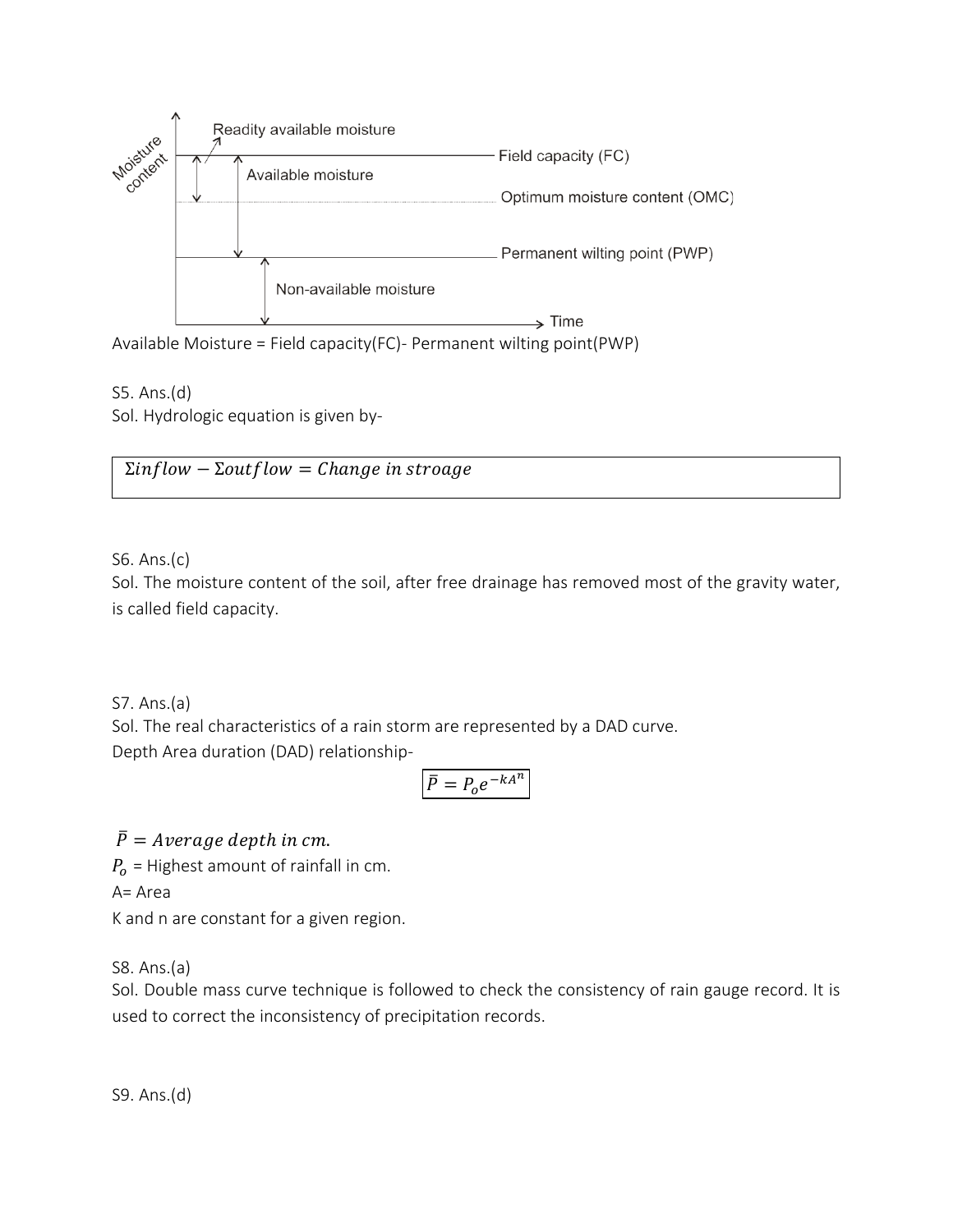Sol. Natural syphon rain gauge is adopted in India. It is similar to weighing bucket rain gauge. It is recording type of rain gauge.

S10. Ans.(d)

Sol. Evapotranspiration is a combine process of evaporation and plant transpiration.

Evapotranspiration is measured by-

- (i) Field plot
- (ii) Lysimeter
- (iii) Penman's equation
- (iv) Blaney-criddle equation

S11. Ans.(d)

Sol. Optimum number of rain gauges is given by-

$$
N = \left(\frac{c_v}{E}\right)^2
$$

Where  $N =$  Number of rain gauges

 $C_{\nu}$  = co-efficient of variation

E= Allowable percentage error

 $C_v$  is calculated by  $C_v = \frac{\sigma}{\rho_{\text{max}}}$ Pavg

Where  $\sigma = \sqrt{\frac{\sum_{i=1}^{n}(pi-Pavg)^2}{n-1}}$  $n-1$ 

 $P_1$ ,  $P_2$  ... = Precipitation at station 1,2 ... etc.

$$
Payg. = \frac{P_1 + P_2 + P_3 + \dots - P_n}{n}
$$

S12. Ans.(b)

Sol. Meyer's formula is a empirical formula used to determine evaporation loss.

Meyer equation-

$$
E=K(e_w-e_a)
$$

Where

E= Rate of evaporation (mm/day)

K= constant

 $e_w$ = Saturation vapour pressure

 $e_a$ = Actual vapour pressure

S13. Ans.(d)

Sol. Lysimeter is used to measure evapo-transpiration.

S14. Ans.(a)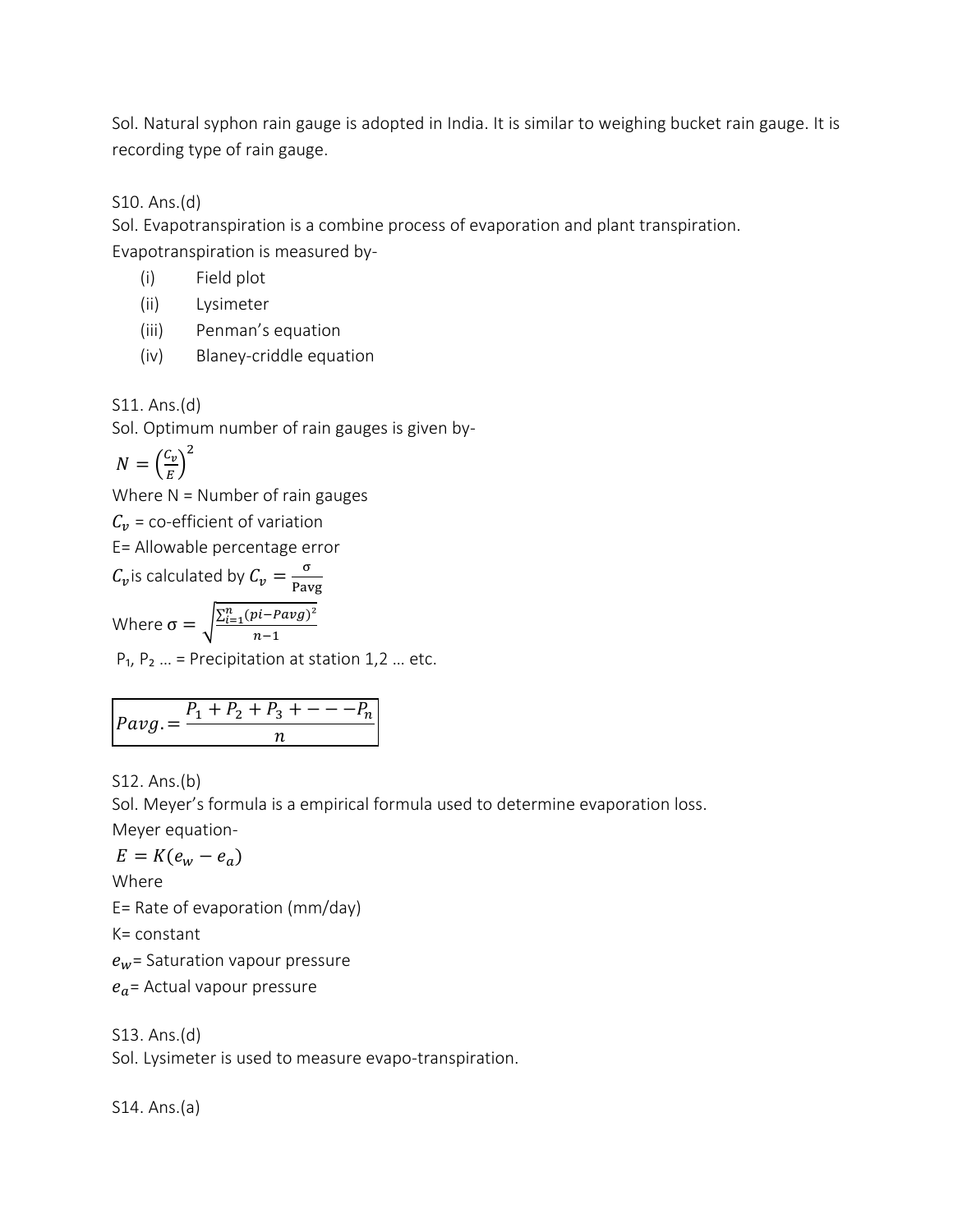## Sol. It pan evaporation is  $E_p$  and actual evaporation is E, then  $E_p > E$

| $\sim$ $\mu$<br>Pan evaporation |                 |                         |
|---------------------------------|-----------------|-------------------------|
| S. no.                          | Pan             | Pan co-efficent $(C_p)$ |
|                                 | Class-A         | 0.7                     |
|                                 | Indian Standard | 0.8                     |
| 3.                              | Colorado Sunken | 0.78                    |

# Pan coefficient  $(C_p) = \frac{Lake\ evaporation}{\frac{P}{P}$

### S15. Ans.(a)

Sol. Tipping bucket type of rain gauge is used for measuring rain in remote areas. It is recording type of rain gauge means produce continuous plot of rainfall against time.

S16. Ans.(d)

Sol. Slope area method is not a direct stream flow measurement technique. This method is used for high water marks and wash lines. Manning's equation is used in this method to calculate the discharge.

$$
Q = \frac{1}{n}AR^{2/3}S^{1/2}
$$

n= Meaning's co-efficient R= Hydraulic mean radius S= side slope A= Area

S17. Ans.(a)

Sol. Evapotranspiration is confined to day light hour only.

S18. Ans.(d)

Sol. There are some forms of precipitation-

- (i) Rainfall
- (ii) Drizzle
- (iii) Glaze
- (iv) Snow
- (v) Sleet
- (vi) Hails

S19. Ans.(a) Sol. Case- (i)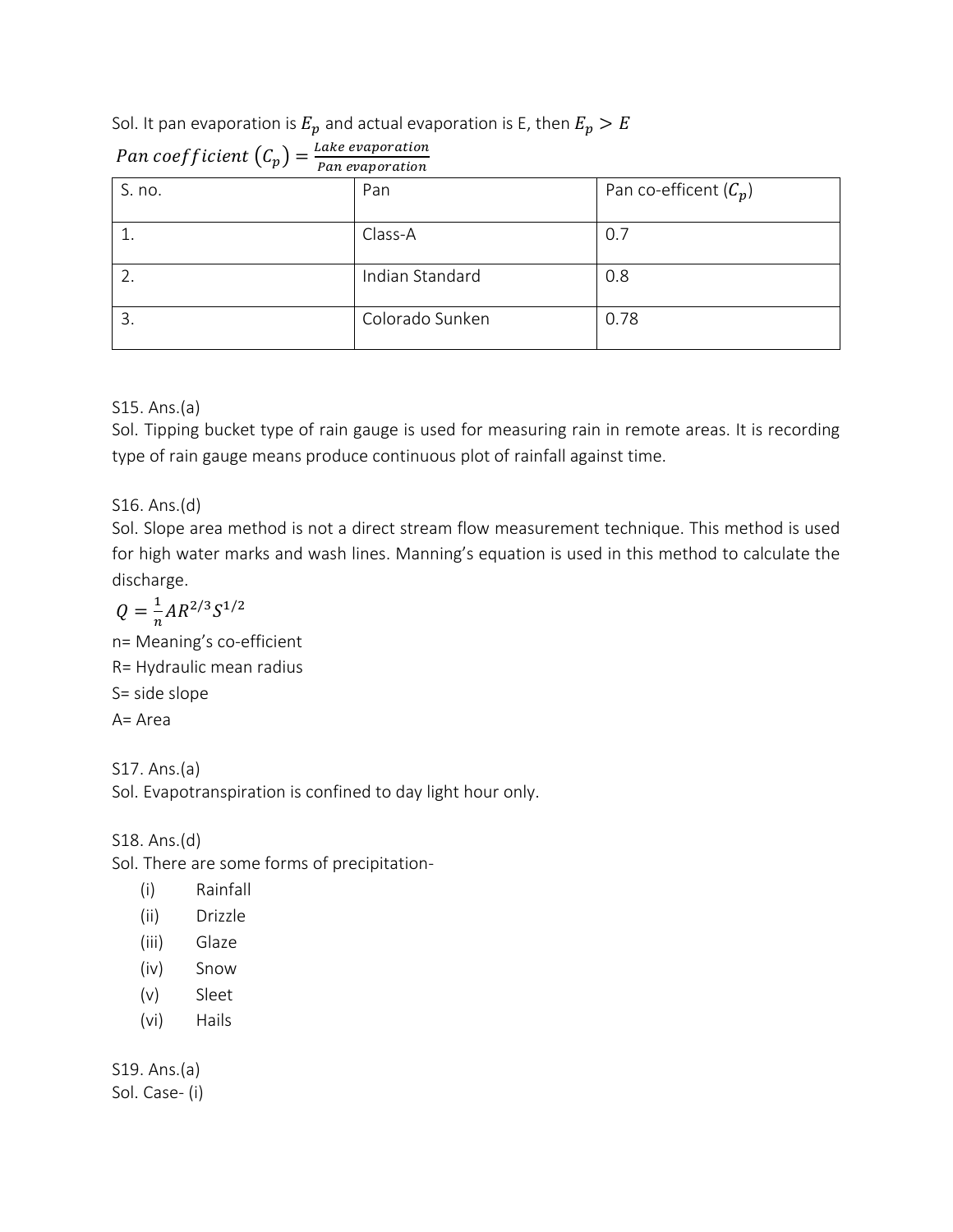Duration of storm= 5 hours Rainfall =  $5 \text{ cm}$ Runoff =  $2.5$  cm. P= Precipitation R= Runoff  $\emptyset - index = \frac{P-R}{t}$  $\frac{-R}{t} = \frac{5-2.5}{5}$  $\frac{L.S}{5} = 0.5 \, cm/hr$ Case- (ii) Duration of storm = 15 hours Rainfall =  $12 \text{ cm}$  $Runoff = ?$ ∅ −  $\emptyset$  – index =  $\frac{P-R}{L}$ t  $0.5 = \frac{12 - R}{15}$ R= 4.5 cm.

S20. Ans.(a)

Sol. The unit of runoff in M.K.S system is cubic-meter/ sec. or  $m^3$ /sec.

S21 Ans.(c)

Sol. Rain gauges is used to measure the rainfall. The rain gauge should preferable be fixed in an open area.

S22. Ans.(b)

Sol. Orographic precipitation is the result from lifting of warm moisture laden air masses due to topographic barriers like mountains.

S23. Ans.(d) Sol. Refer the solution of question no. 10.

S24. Ans.(b)

Sol. The volume of excess rainfall which produces equal run-off is called effective rainfall.

S25. Ans.(b) Sol. Hygrometer is used to measure humidity.

S26. Ans.(a)

Sol. Symon's rain gauge is a non-recording type of rain gauge while rest are recording type of rain gauges.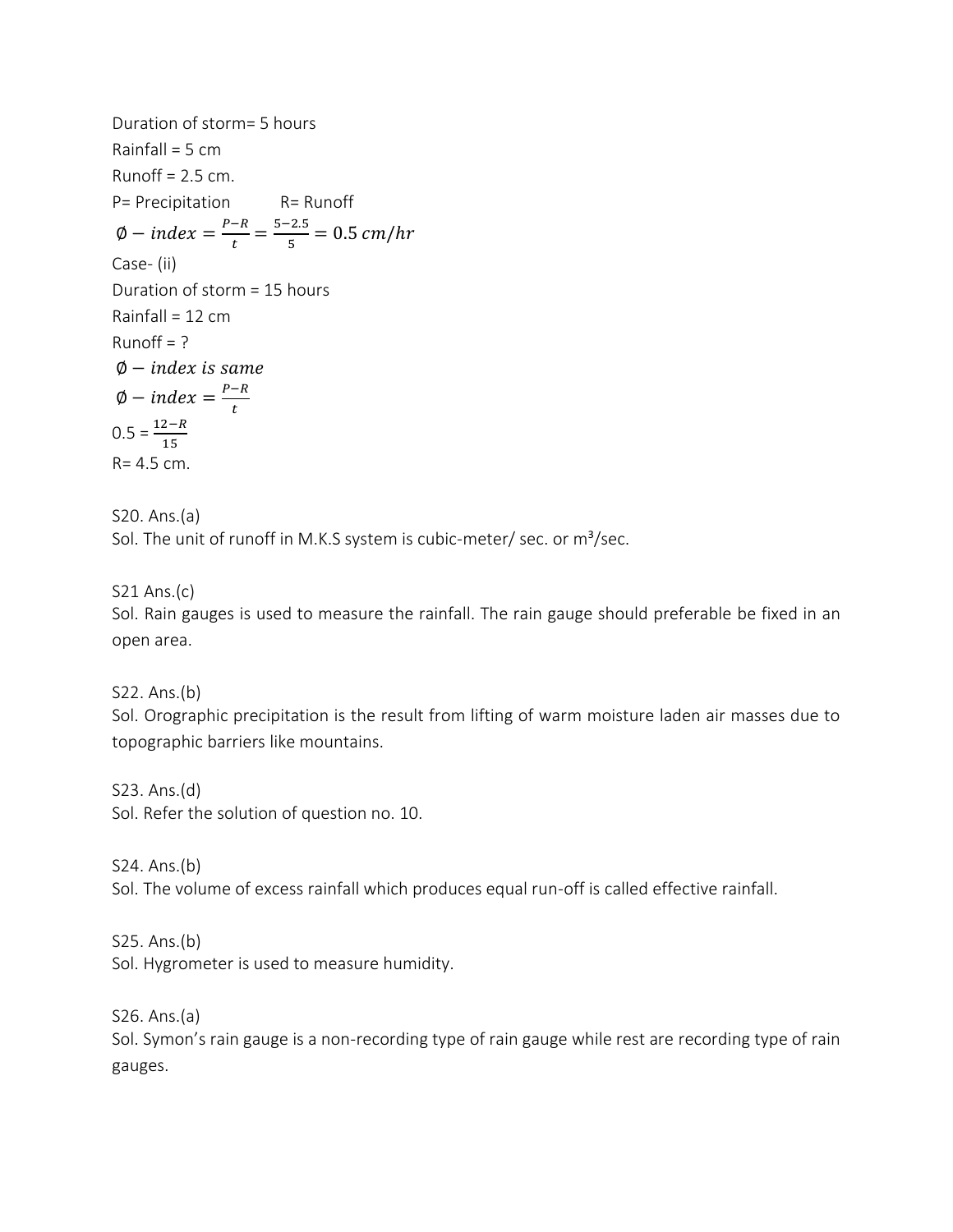S27. Ans.(c) Sol.

| Intensity of Rainfall | Rain type     |
|-----------------------|---------------|
| $0-2.5$ mm/Hr.        | Light Rain    |
| 2.5-7.5 mm/Hr.        | Moderate rain |
| >7.5 mm/Hr.           | Heavy rain    |

S28. Ans.(c) Sol. Peak flood discharge given by dicken formula-  $Q = CA^{3/4}$ Where  $Q =$  Peak flood discharge ( $m^3$ /sec) C= Dicken's coefficient A= Area in  $km<sup>2</sup>$ Now given  $C= 16$ , A= 180 km<sup>2</sup> Then  $Q = 16 (180)^{3/4}$  $Q = 786.27 \text{ m}^3/\text{sec}$ 

S29. Ans.(b) Sol. Peak flood discharge by Reyve's formula-  $Q = CA^{2/3}$ A= area in  $km<sup>2</sup>$ Q= Peak flood discharge ( $m^3$ /sec) C= constant Reyve's formula is used for southern India catchments.

S30. Ans.(c) Sol. Dicken's formula for high flood discharge is used for the catchments in northern India.

S31. Ans.(a)

Sol. The probability that a T year flood occurs in any year is,  $p=\frac{1}{r}$ T

Reliability→ Probability that a particular value of peak flood discharge is never equal or exceed in design life of structure.

*Reliability* =  $(1 - p)^n$  where n= design life of structure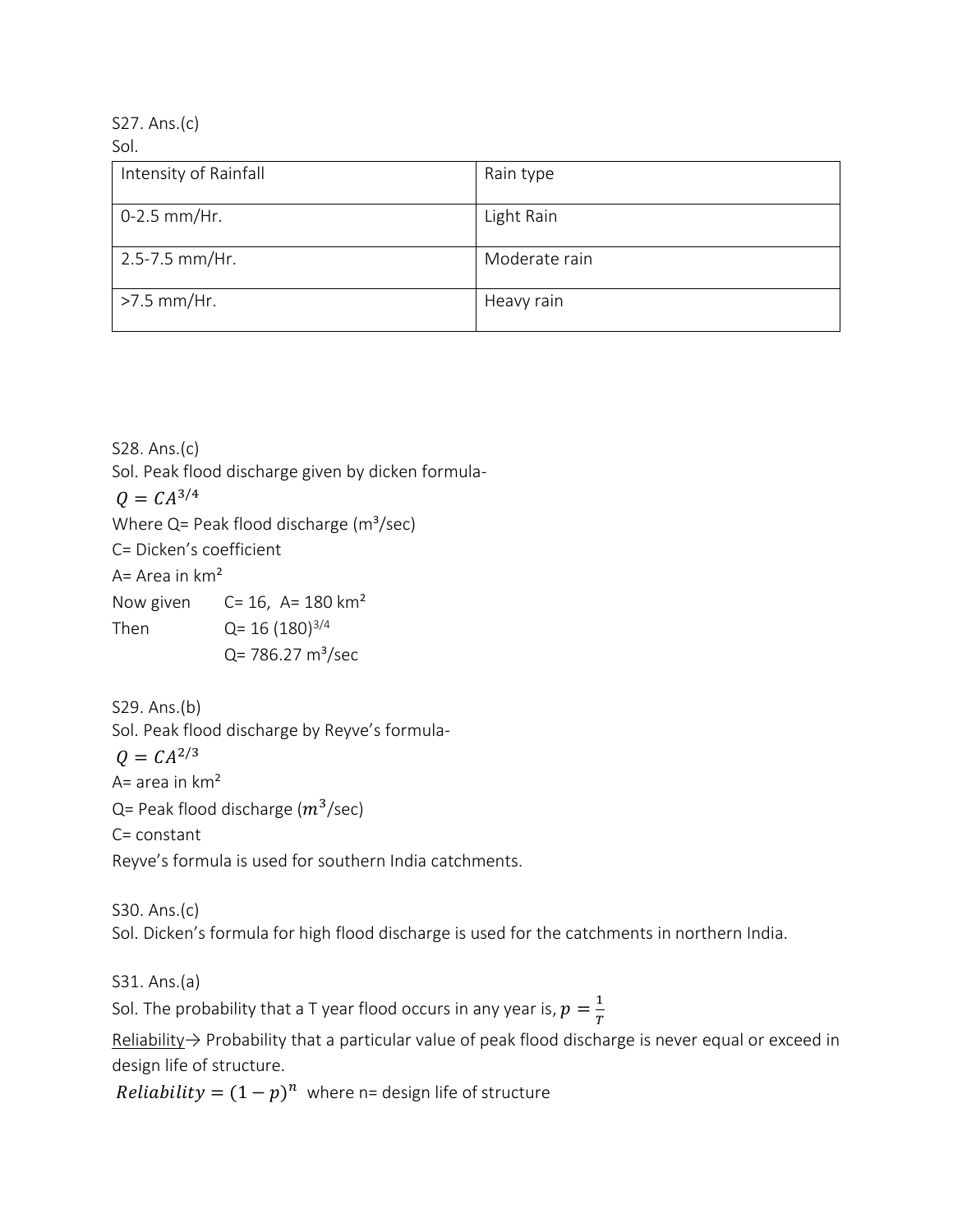Risk→ Probability that a particular value of peak flood is equal or exceed at least once in design life of structure.

 $Risk = 1 - (1 - p)^n$  where n= design life of structure.

S32. Ans.(b)

Sol. The probable maximum flood is more than the standard project flood. Standard project flood= 40 to 60% of probable maximum flood.

S33. Ans.(a)

Sol. Unit hydrograph method is usually adopted for estimating floods when the catchment area less than 5000 km²

S34. Ans.(c)

Sol. A unit hydrograph is direct runoff hydrograph resulting from a runoff depth of 1cm or 1 inch or 1 mm etc. This theory is given by Le-Roy K.Sherman in 1932.

S35. Ans.(a) Sol. Refer the solution of question no. 1

S36. Ans.(b) Sol. Hyetograph is a plot between rainfall intensity with time.

S37. Ans.(b)  
\nSol. Given i=
$$
\frac{1}{40}
$$
, K= 1.2×10<sup>-2</sup> m/sec.  
\nSeepage velocity (v) = ki  
\n= $\frac{1}{40}$  × 1.2 × 10<sup>-2</sup>  
\n= 3 × 10<sup>-4</sup> m/sec

S38. Ans.(d)

Sol. The unit hydrograph is the graphical relation between effective or excess rainfall and the direct runoff.

S39. Ans.(a) Sol.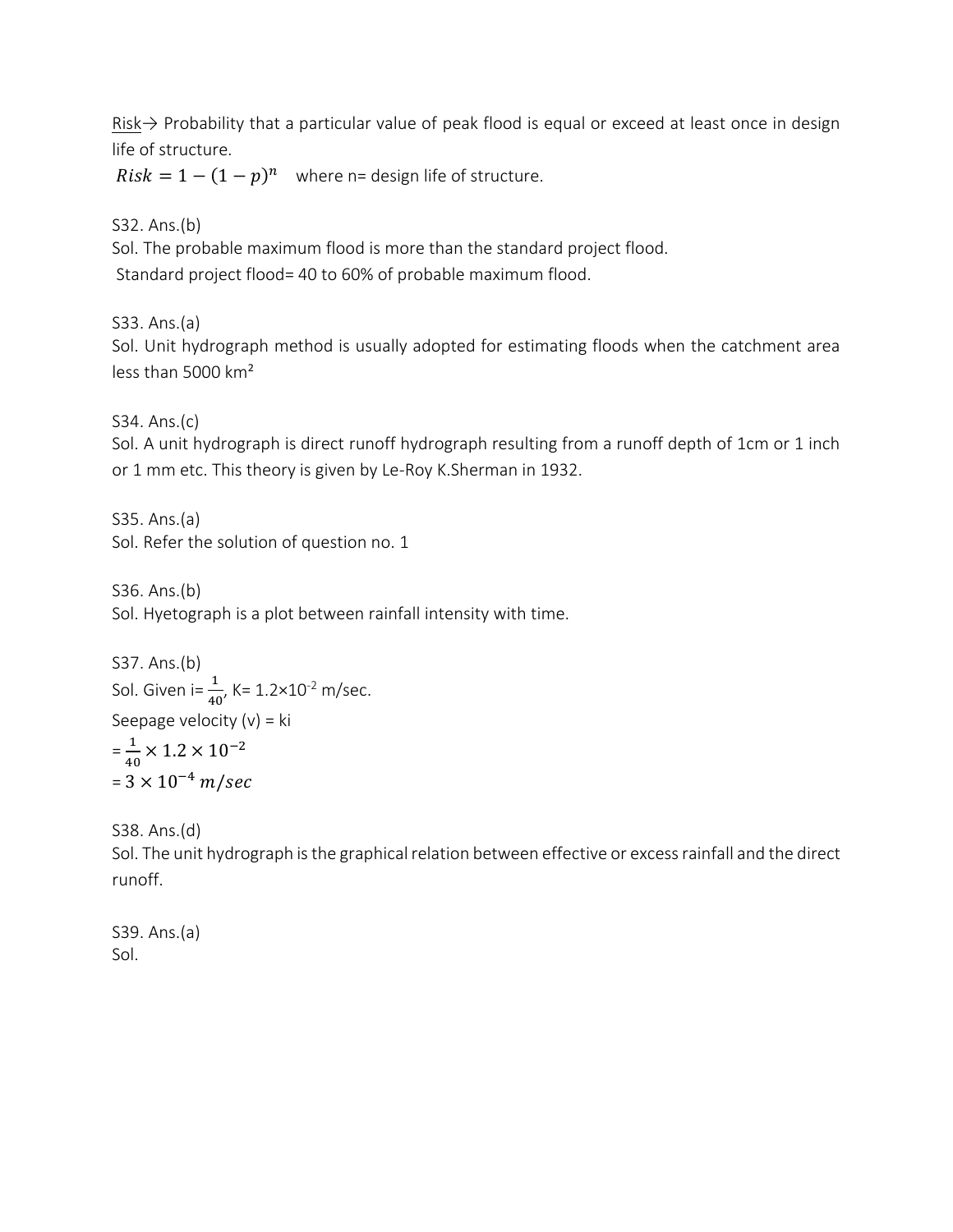

PQ= Rising limb  $\rightarrow$  It depends on both catchment as well as rainfall characteristics.

QRS = Crest segment

ST= Falling or Recession limb  $\rightarrow$  It depends only catchment characteristics.

S40. Ans.(c)

Sol. Instantaneous unit hydrograph is a hydrograph of unit rainfall excess for infinitely small duration.

$$
u(t) = \frac{1}{i} \frac{ds}{dt}
$$

i= rainfall intensity

S= ordinate of S-curve

u(t)= ordinate of instantaneous hydrograph.

Peak of instantaneous unit hydrograph is always greater than the peak of any other unit hydrograph.

S41. Ans.(d)

Sol. In hydrologic flood routing, continuity equation is used.

$$
Q=A_1V_1=A_2V_2
$$

S42. Ans.(a) Sol. in a linear reservoir, outflow rate varies linearly with storage. S43. Ans.(b) Sol.Field Irrigation requirement (F.I.R.) = Net irrigation requirement + field applicable losses.

S44. Ans.(b)

Sol The state of the soil when plants fail to extract sufficient water for their requirement is permanent wilting point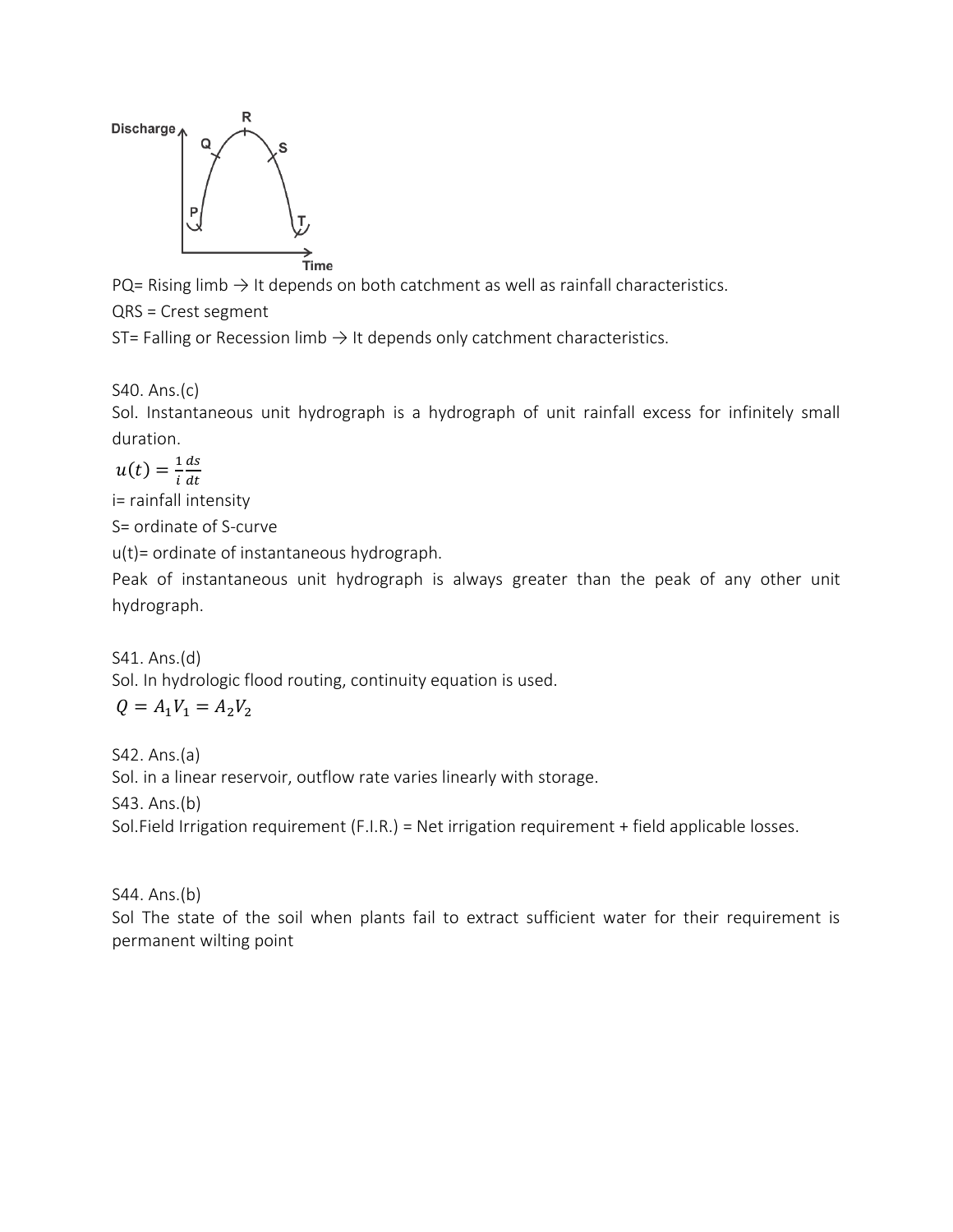| gravity water               | <b>Field Capacity</b> |
|-----------------------------|-----------------------|
| <b>Available</b><br>water   | <b>Permanent</b>      |
| <b>Unavailable</b><br>water | wilting point         |

 $\rightarrow$  below permanent wilting point no water is extract by the plant.

S45. Ans.(c) Sol. Sol. Field Capacity (fc) = 25% Permanent wilting point  $(\phi)$  = 15% Specific & dry unit weight  $(G) = 1.5$ depth of root zone (d)= 80 cm. Storage Capacity =  $\frac{\gamma d (f c - \phi)}{\gamma_w}$  $=\frac{1.5\gamma\omega\times80(0.25-0.15)}{10}$  $\gamma_w$  $= 12$  cm

S46. Ans.(d) Sol. Irrigation efficiency =80% Conveyance loss=20% actual depth of watering = 16 cm Assume depth of water = x cm.  $\left(x \times \frac{80}{100}\right) - \left(x \times \frac{8}{10}\right)$  $\frac{8}{100} \times \frac{20}{100}$  = 16 cm  $x = 25cm$ 

S47. Ans.(a) Sol. 1 cumec-day  $= 1 \frac{m^3}{\sqrt{3}}$  $\frac{m}{sec}$  × 24 × 60 × 60sec  $= 24 \times 60 \times 60 m^3$  $\boxed{1 \text{ } \textit{hactare} = 10^4 \textit{m}^2}$